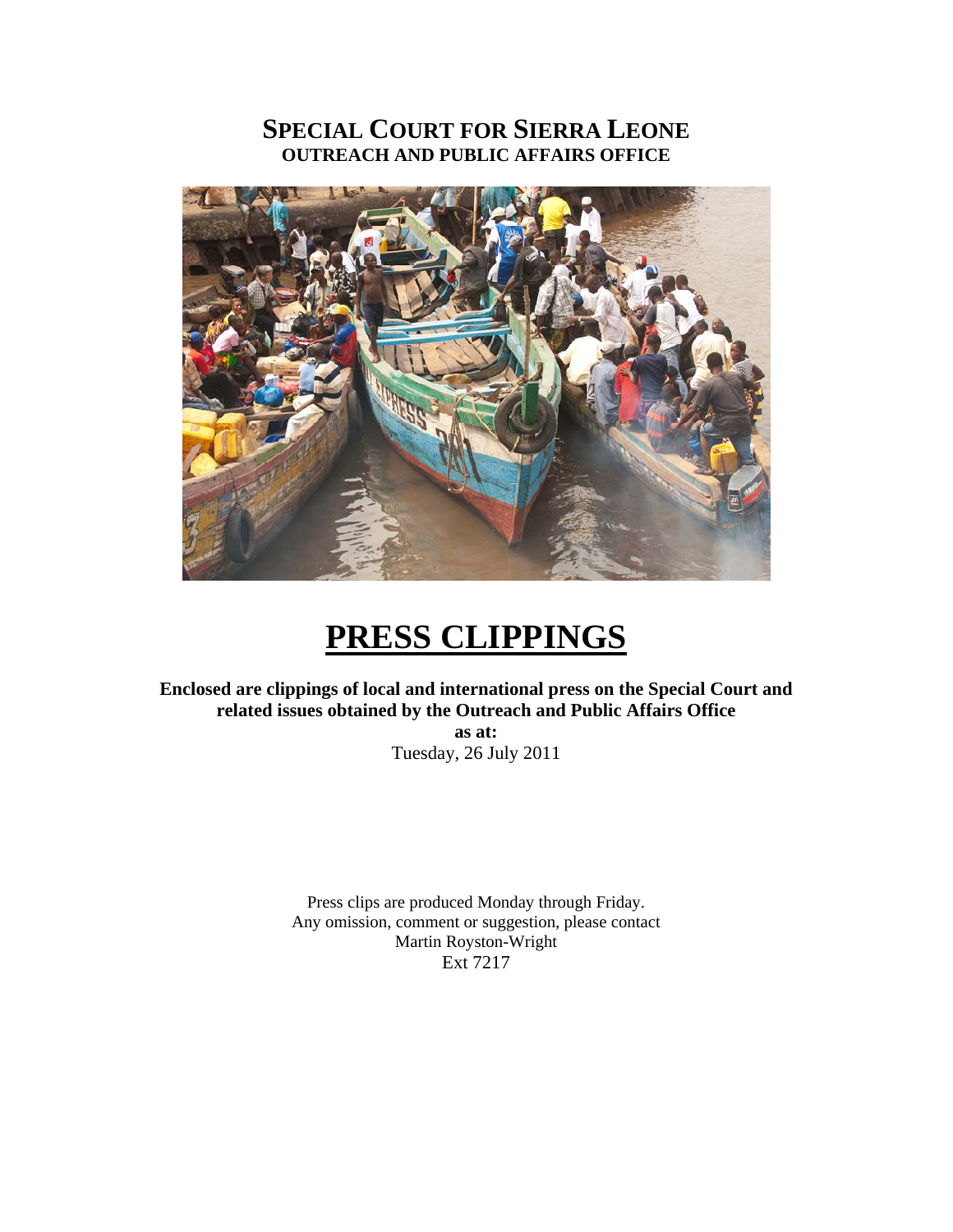| <b>International News</b>                                                     |              |
|-------------------------------------------------------------------------------|--------------|
| Obama Extends Sanctions on Liberia's Charles Taylor / Courthouse News Service | Page 3       |
| Rod Mac-Johnson Heads IMC / The Patriotic Vanguard                            | Page 4       |
| Police Quiz Ocampo Six in Violence Probe / Daily Nation                       | Pages 5-6    |
| Ruto's ICC Lawyers Visit Eldoret / AllAfrica.Com                              | Pages 7-8    |
| Tribunal Financially Sound / The Daily Star                                   | Pages $9-10$ |
| DRC Opposition Picks War Crimes Defendant as Candidate / Voice of America     | Page 11      |
|                                                                               |              |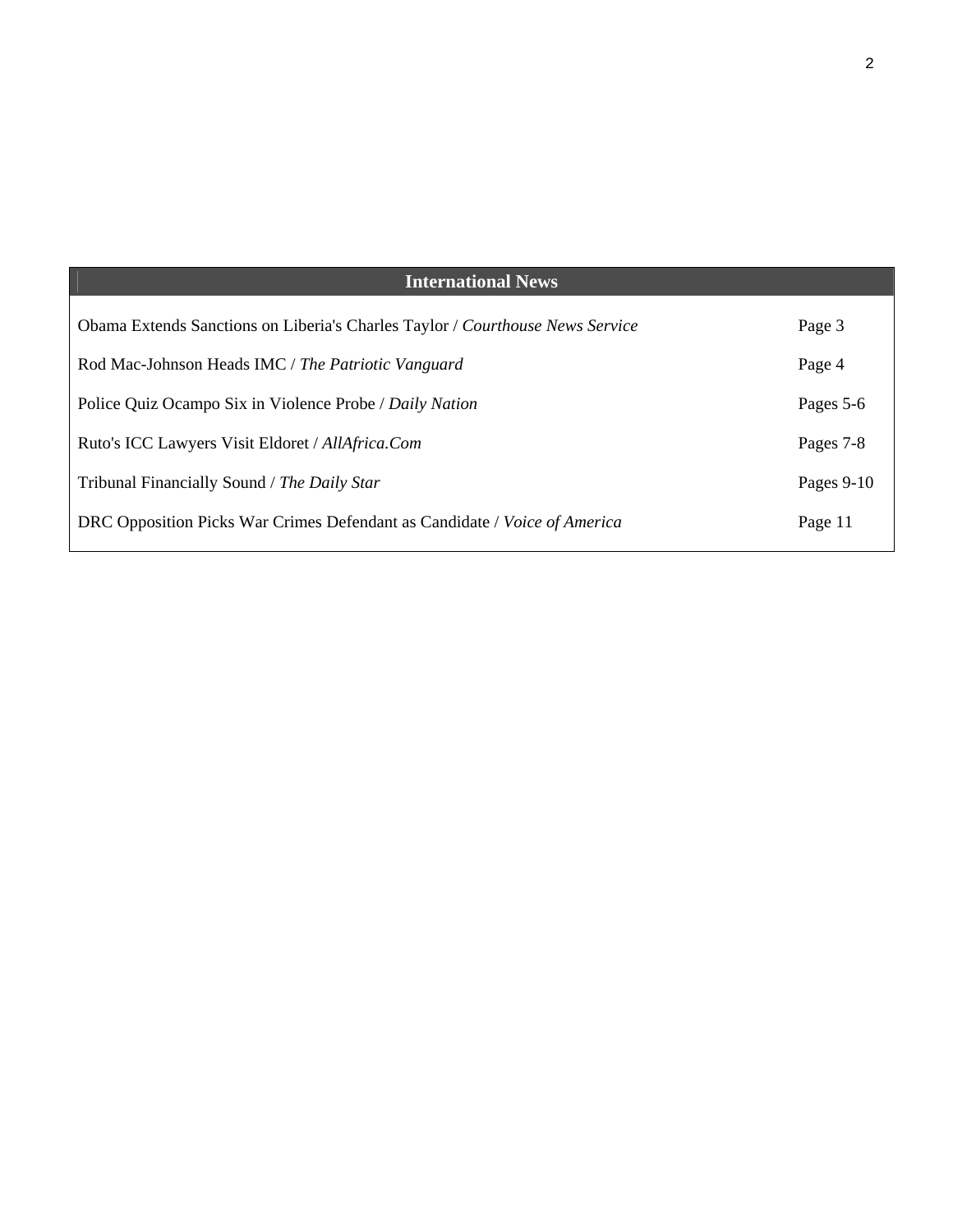## Courthouse News Service

Monday, 25 July 2011

### **Obama Extends Sanctions on Liberia's Charles Taylor**

### By TRAVIS SANFORD

WASHINGTON (CN) - Seven years after his ouster from office, the legacy of destruction of the former President of Liberia Charles Taylor continues, according to President Obama, who has extended the state of emergency regarding Liberia declared in a 2004 executive order issued by former President George Bush.

That order froze all U.S. based assets held by Taylor, members of his immediate family and senior members of his administration, and barred them from engaging in any financial activity with people, organizations or corporations in the United States.

President Obama has extended the order for one year, until July 22, 2012.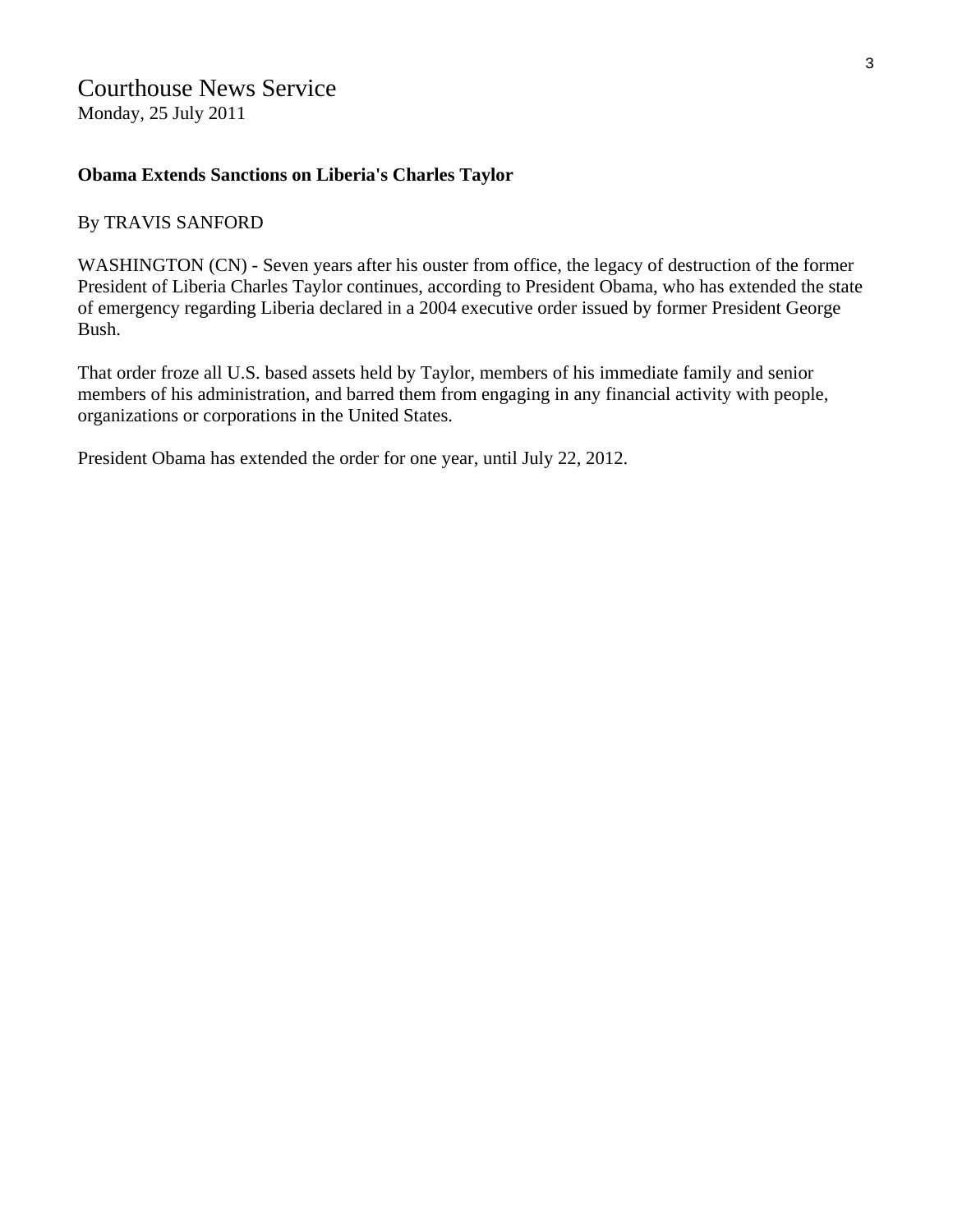### The Patriotic Vanguard Tuesday, 26 July 2011

### **Rod Mac-Johnson heads IMC**

### By PV Staff Writers



A new chairman of Sierra Leone's Independent Media Commission has been appointed by president Ernest Koroma in Freetown. He is Rod Mac-Johnson, a former head of the Sierra Leone News Agency (SLENA) and correspondent for several international news media including Agence France-Presse (AFP).

The deputy chairman is Miss Hannah Ahmed, a seasoned and no-nonsense private lawyer. Other members of the commission are Miss Kahlila Kamara, Isaac Massaquoi (of the department of Mass communications at the University of Sierra Leone), Augustine Garmoh, Mohamed Samoura, Jonathan Thomas, Muctarr Turay and Sahr Mbayo.

Joshua Nicol, Samoura, Garmoh and Massaquoi retained their postiions from the previous administration of Bernadette Cole, the soft-spoken head of USL's Mass Communications department. The majority of the past and current members of the commission are journalists from the private and public sectors.

Cole is said to have lost her IMC job because she is widely perceived to be too soft on some of the country's unruly and highly unprofessional journalists and news media.

Rod, the new IMC boss, is also soft-spoken and gentle. It remains to be seen whether he would have the guts to tackle and bring under control the country's notorious media within the norms of international journalism and best practices.

### **Background**

According to its webste, which has not yet been updated to reflect the new development, [\(http://imc](http://imc-sl.org/AboutIMC/Background/tabid/60/Default.aspx)[sl.org/AboutIMC/Backgrou...](http://imc-sl.org/AboutIMC/Background/tabid/60/Default.aspx)) the Independent Media Commission was established by an Act of Parliament in 2000 as an autonomous body for the regulation of mass media institutions and for other matters connected therewith.

The IMC went into operation in 2001 and was originally housed in the Ministry of Information and Broadcasting, 8th Floor Youyi Building, Brookfields with the full complement of eleven (11) Commissioners and one (1) Executive Secretary.

In order to maintain its independence as provided by the Act, the Commission relocated to its present address at 54 Siaka Stevens Street in 2003 so that it would not be viewed or perceived to be a department within the Ministry of Information and Broadcasting. The British Government's Department for International Development (DFID) provided the initial funds to cover the rent for the first two years for the current premises. In 2005, the Commission paid the renewal rent from its funds.

*Note: Rod Mac-Johnson has been covering the Special Court for a long time.*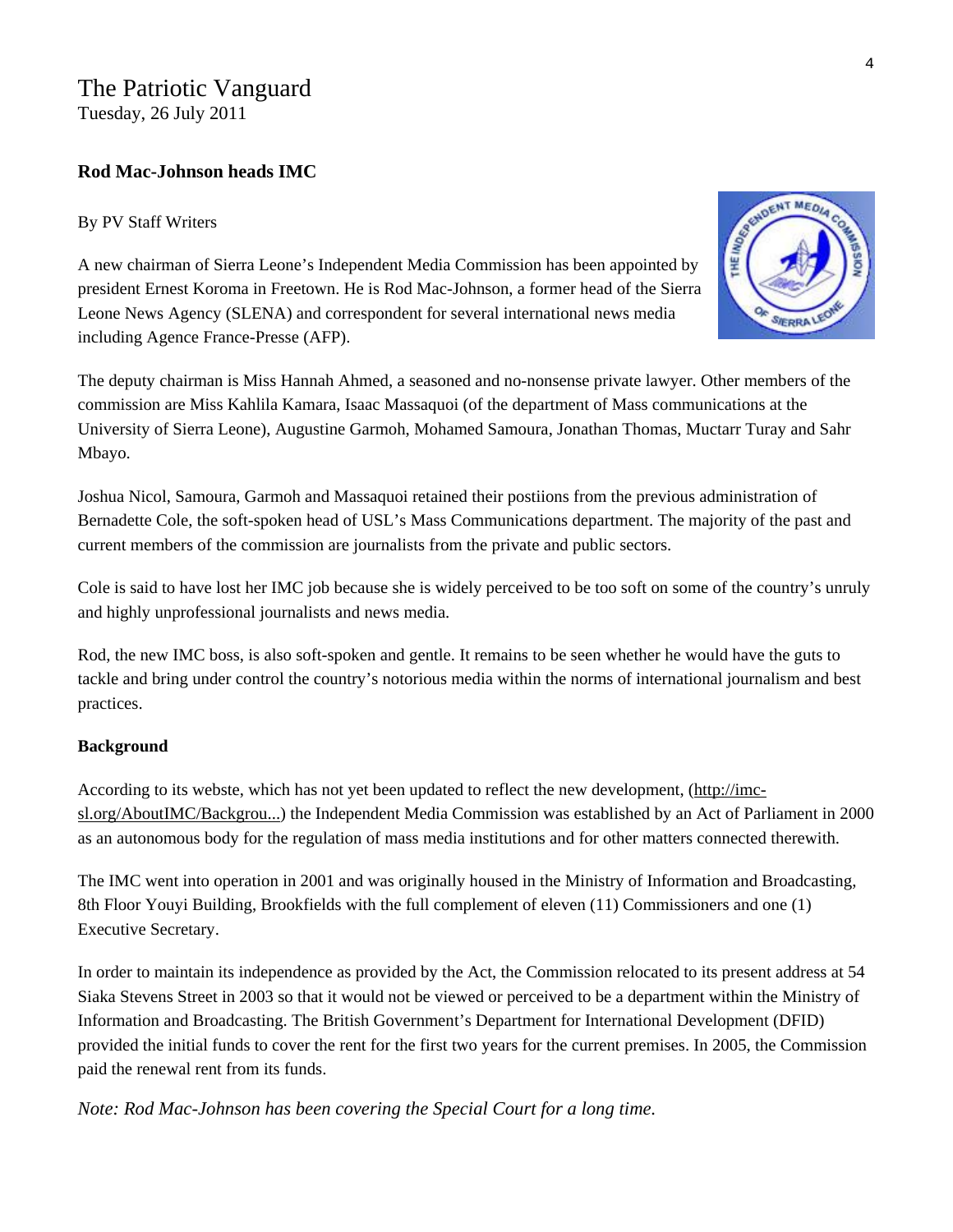## Daily Nation (Kenya)

Sunday, 24 July 2011

### **Police quiz Ocampo Six in violence probe**

### By OLIVER MATHENGE omathenge@ke.nationmedia.com

*Photos/FILE The interrogation by the CID is part of the government's efforts to convince the ICC that it was capable of trying the Ocampo Six (Eldoret North MP William Ruto, Tinderet MP Henry Kosgey, radio presenter Joshua Sang, Public Service boss Francis Muthaura, Deputy PM Uhuru Kenyatta and former Police boss Hussein Ali) if they are found to have been behind the violence.* 

Police have started questioning the Ocampo Six suspects in connection with the 2008 post-election violence. Three suspects — former police boss Hussein Ali, Tinderet MP Henry Kosgey and radio presenter Joshua Sang have already recorded statements.

The move to question the suspects, fingered by prosecutor Luis Moreno-- Ocampo as bearing the greatest responsibility for the mayhem, is said to be aimed at convincing the International Criminal Court that Kenya can try them at home. (READ: [Hold ICC hearings in Kenya, Amnesty urges](http://www.nation.co.ke/News/politics/Amnesty+backs+proposal+to+hold+ICC+hearings+in+Kenya/-/1064/1181244/-/xy655u/-/index.html))

Some 1,133 people were killed and more than 600,000 displaced during the violence that followed the disputed 2007 presidential election results.

President Kibaki, who ran on a Party of National Unity ticket was declared winner but Mr Raila Odinga of ODM disputed the results.

The violence ended when former UN secretary general Kofi Annan mediated between the two sides leading to the formation of a coalition government.

Mr Katwa Kigen, who represents Mr Sang said on Sunday the broadcaster was interviewed by the CID on Friday. His other client, Eldoret North MP William Ruto, is scheduled to meet the CID officers this week, he added. Mr Evans Monari, who acts for Mr Ali, said the Postmaster General had recorded a statement though he did not disclose details of when this happened.

Mr Kosgey was the first to be interrogated on June 6. He denied allegations brought against him, according to a government report sent to The Hague.

However, it appears that some of the suspects are not keen to record statements even after receiving letters from the CID.

Mr Karim Khan, the lead counsel for Public Service boss Francis Muthaura said that they were focused on clearing their client's name and not any other issues.

His team, he said, was busy reading through Mr Moreno-Ocampo's evidence ahead of the confirmation of charges hearings in September.

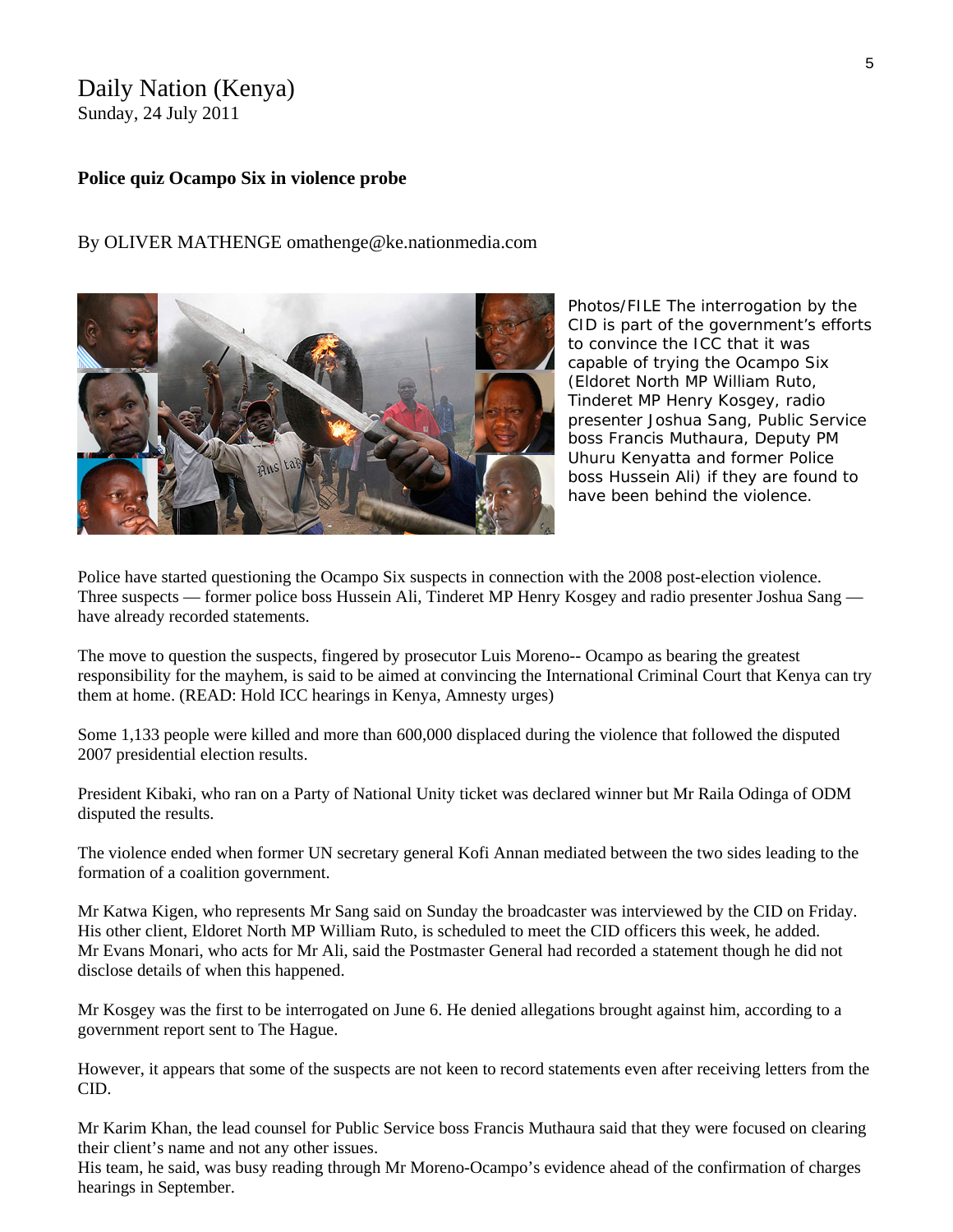Speaking by telephone from The Hague, Mr Khan said: "I have not supported in any way filing of the admissibility challenge by the government nor have I dismissed it.

"We have been silent on the matter as our main focus is to clear Mr Muthaura of the claims that have been made against him. Any other matter is an unnecessary detraction from what we are doing."

It is still unclear whether Deputy Prime Minister Uhuru Kenyatta has recorded a statement or is planning to although sources say that he, like the rest of the suspects, received an invitation letter from the CID. The interrogation by the CID is part of the government's efforts to convince the ICC that it was capable of trying the Ocampo Six if they are found to have been behind the violence.

Mr Ruto, Mr Sang and Mr Kosgey joined Mr Ali in supporting a government report on ongoing local investigations sent to the ICC two weeks ago. (READ: [ICC seeks views on probe report](http://www.nation.co.ke/News/politics/ICC+seeks+views+on+probe+report++/-/1064/1204170/-/finfu2/-/index.html)) In separate submissions, the four told the Court of Appeal judges to admit the report as a show of Kenya's efforts to try the cases at home.

Mr Ali said that while he reserved the right to file his own application challenging admissibility of the cases against the Ocampo Six, he "endorses the position taken by Kenya''.

Mr Kosgey argues that accepting and considering the contents of the updated investigation report is an appropriate measure in ensuring the proper conduct of the proceedings of the appeal lodged by Kenya. "Contrary to the submissions of the prosecution, the Updated Investigation Report does provide evidence that concrete steps have been taken by the Kenyan investigative authorities in relation to the six persons accused by this court," Mr Kosgey tells the judges.

Mr Ruto and Mr Sang, in a joint submission, argue that the Appeals Chamber should compel the Pre-Trial Chamber II to accept the report and reverse the decision in which Kenya's case was thrown out. (READ: [Judges reject Kenya](http://www.nation.co.ke/News/politics/Judges+reject+Kenya+bid+to+save+suspects+/-/1064/1172184/-/wlegnbz/-/index.html)  [bid to save suspects\)](http://www.nation.co.ke/News/politics/Judges+reject+Kenya+bid+to+save+suspects+/-/1064/1172184/-/wlegnbz/-/index.html)

They are also concerned that the Kenyan investigation team has not been able to locate the people who gave the initial statements in 2008 and "speculates that they may have been relocated by the ICC prosecutor". "If this is the case, and the ICC process is in fact frustrating the possibility and progression of further national investigations, then it would be patently unfair for the court to dismiss the admissibility application on the basis of inactivity," the two tell the judges.

But the submission has been rejected by Mr Moreno-Ocampo and alleged victims of the post-election violence who argue that it has no meaningful additional information about any investigation against the Ocampo Six.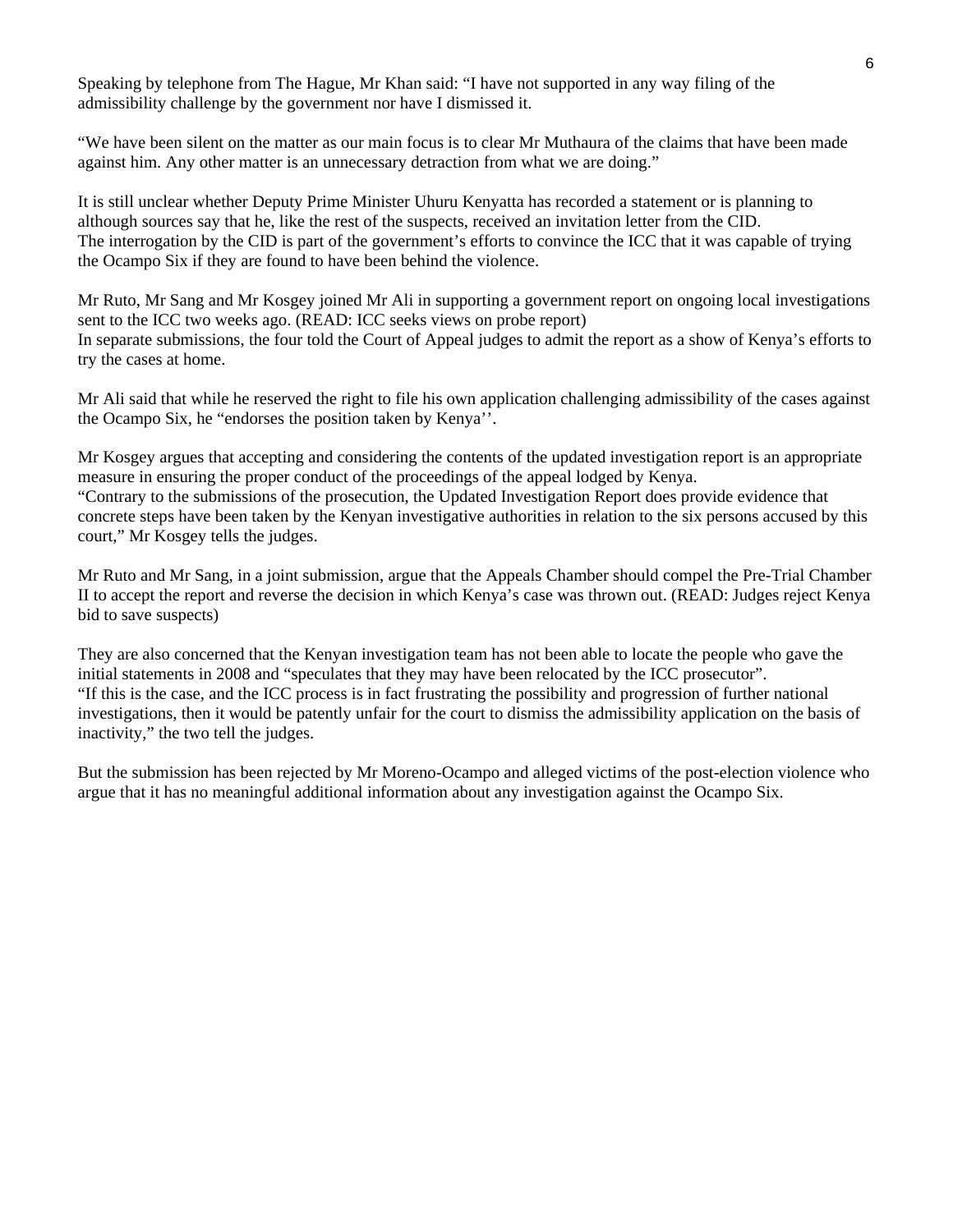### AllAfrica.Com Tuesday, 26 July 2011

### **Ruto's ICC Lawyers Visit Eldoret**

Lawyers representing three of the violence suspects at the International Criminal Court have started visiting some of the post election violence victims in Rift Valley, the Star has established.

The lawyers expect to get evidence which they will use to prepare their defence of Eldoret North MP William Ruto, Tinderet MP Henry Kosgey and radio journalist Joshua arap Sang ahead of the confirmation of charges hearings which are scheduled to be held in September at The Hague.

Those targetted for interview by the lawyers include victims and survivors in areas which were hardest hit by the 2007/08 post election violence and which the ICC chief prosecutor Luis Moreno Ocampo has identified as hotspots.

The visit will also include a visit to Kiambaa where 35 people were burnt to death when the church where they had sought sanctuary was set ablaze. Ruto, Kosgey and Sang have been accused alongside Ruto for allegedly masterminding the 2007/08 post election violence. Ruto's team which is led by Katwa Kigen spent two days in Eldoret and other areas. They spent more than two hours at the Kiambaa KAG Church.

The team-travelling in three vehicles- also visited Ruto's home area at Sugoi in Eldoret North before heading to Turbo, Eldoret Town, Burnt Forest, Nandi Hills, Molo among other areas identified as hot spots during the violence which left more than 1,300 people dead.

None of the lawyers could be reached to comment on the visit but one of their aides said it was part of the preparations for a tight defense which was being prepared ahead of the confirmation hearings. "They took photographs and interviewed several people before leaving," said a resident of Kiambaa who lives near the church site where some of the poll violence victims are buried.

The lawyers spent two nights at a private residence sifting through piles of documents linked to the ICC cases. Among the documents they scrutinised is the Waki report which is among the documents that Ocampo intends to rely on when prosecuting his case and which is among the evidence he has released to the defence teams.

The report has documented that there was the "deliberate burning alive of mostly Kikuyu women and children huddled together in a church in Kiambaa on 1 January 2008."

The report documents that most of the Kiambaa fire victims had sought refuge in the church following a December 30 attack on their village of Kimuri, bordering Kiambaa. It also records Waki's findings as well as witness testimony detailing how mattresses and blankets were set ablaze with petrol and thrown into the building while mothers and babies who were trying to flee the inferno were pushed back into the church. Men attempting to defend their church and loved ones were hacked to death with machetes, shot with arrows, or pursued and killed.

Sources have told the Star that the lawyers also interviewed some of the witnesses that Ruto and his colleagues intend to call to testify in their defence.

Ruto, Sang and Kosgey face similar charges in connection with planning the violence in parts of Rift Valley. The other three suspects are Deputy Prime Minister Uhuru Kenyatta, Head of Civil Service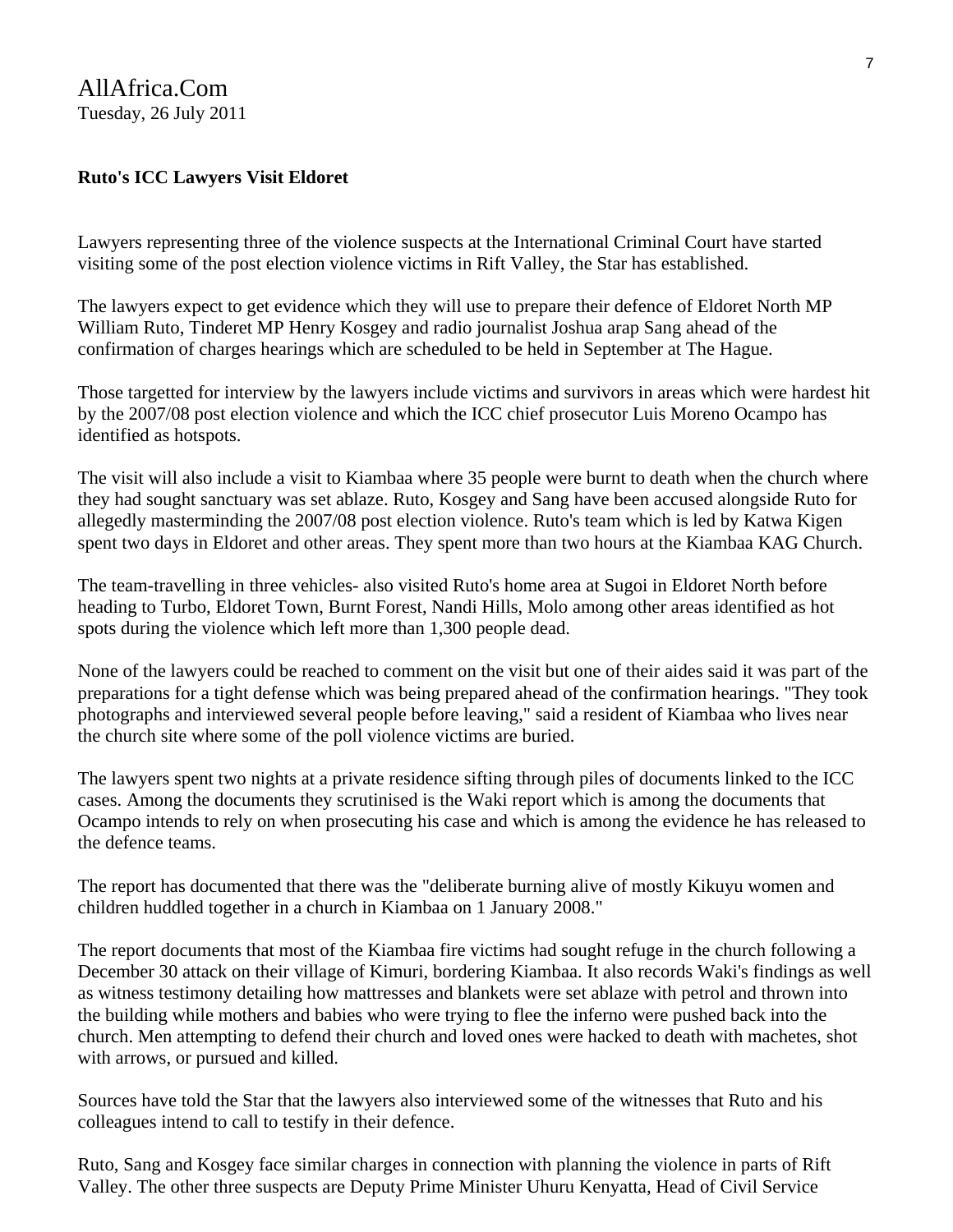Francis Muthaura and former Police commissioner Maj General Hussein Ali. The hearing for the confirmation of charges against Uhuru Muthaura and Ali will be held on September 21st.

Ocampo has indicated that he will not be producing any of the more than 20 witnesses whom he has lined up to testify for the prosecution. All the 20 witnesses have been placed under protection~- some of them for life- in different countries in Europe. Almost all of them have indicated that they will not be returning home after the hearings because of security reasons.

Apart from Kigen who is also representing Sang, others in the team included Dr Kithuri Kindiki and British lawyer David Hooper . During the visits to the host spots the lawyers were armed with the Ocampo evidence which they are planning to counter vigorously. The confirmation hearings are particularly crucial for Ruto and Uhuru who have declared their interest to run for presidency next year.

Copyright Nairobi Star. Distributed by AllAfrica Global Media (allAfrica.com).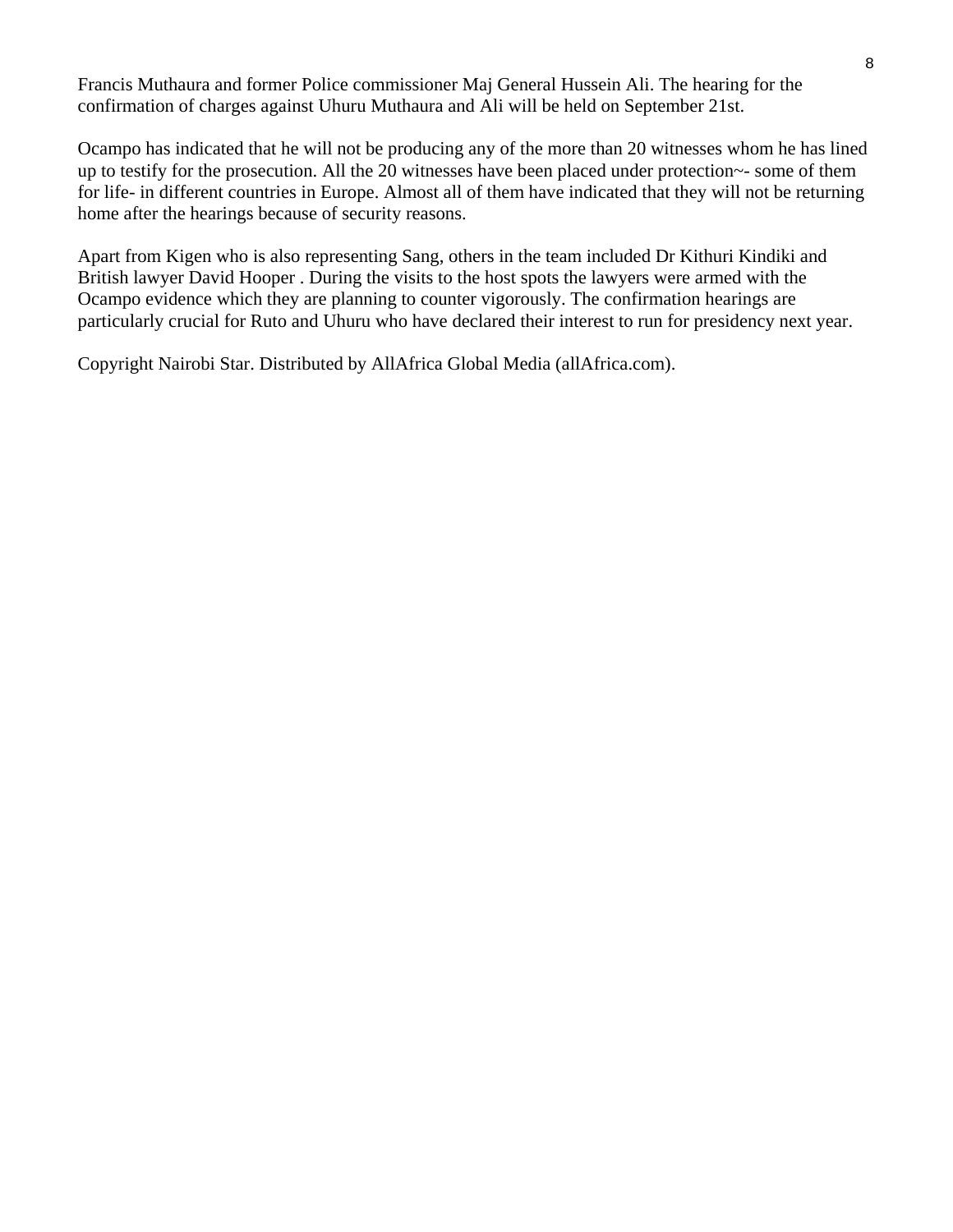## The Daily Star (Lebanon)

Tuesday, 26 July 2011

### **Tribunal financially sound**



The U.N.-backed court probing the 2005 assassination of statesman Rafik Hariri is financially sound and has been operating without Lebanon's share of running cost funding since the start of the year, Special Tribunal for Lebanon Registrar Herman von Hebel said Monday.

In an interview with The Daily Star, von Hebel also defended court president Antonio Cassese, who has been the target of slurs from Hezbollah since the tribunal issued its first indictment, believed to contain the names of Hezbollah operatives, at the end of June.

"The STL has a solid financial basis due to other voluntary contributions. Lebanon has not paid its dues for 2011 and we expect the government to comply with its international obligations," von Hebel said.

Lebanon is obliged to assist the STL under U.N. Security Council Resolution 1757, including providing roughly half of the court's annual running costs, which for 2011 amounts to \$65 million.

Pre-Trial Judge Daniel Fransen handed down the court's first indictments, in a sealed submission to Beirut authorities, on June 30. It is thought that four members of Hezbollah, as well as other individuals, have been accused of killing Hariri.

As registrar, von Hebel is tasked with managing the STL's finances, procurement, security, media and outreach sections, including dealing with the detention of suspects.

He said it was too early to tell how cooperative Lebanese authorities had been in seeking to apprehend those named in the indictment.

"At this point we cannot make any assessment of the effectiveness of their efforts, as the implementation of the pre-trial judge's order is the responsibility of the national authorities," he said. "After the tribunal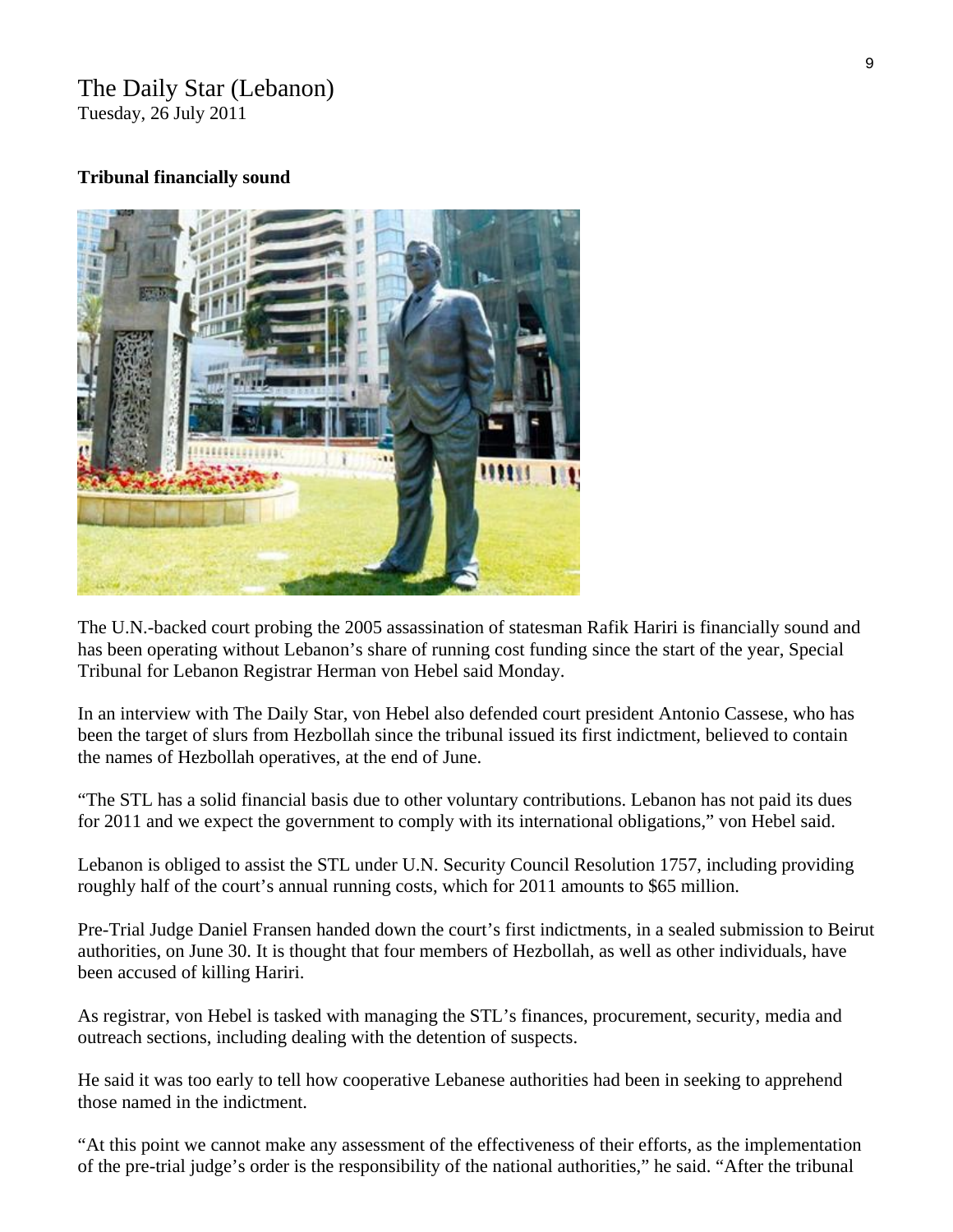receives the report from the Lebanese authorities, the STL president will consider if reasonable attempts have been made to serve the indictment.

"I can tell you that we expect the Lebanese authorities to search for, arrest and transfer the accused to STL custody. It is too early to make any assessment on how efficient the search has been," von Hebel added.

Hezbollah Secretary General Sayyed Hasan Nasrallah, who has repeatedly denounced the court as a conspiracy against the resistance, vowed that party members would not be arrested, "even in 300 years."

If, as widely expected, suspects have not been apprehended within 30 working days after the indictment's release, the court will go public with the contents of arrest warrants. Lebanese authorities then have an additional 30 days to try and arrest suspects.

Von Hebel said that indictment names would be made public on Aug. 11, and that there was a potential for in absentia trial proceedings to commence at The Hague this year.

"The date for the commencement of trial will depend on how much time the defense team is granted to review the material by the judges," he said.

Following Nasrallah's comments on Cassese in the wake of the indictment, the STL president circulated internal memos to court staff, lamenting the tribunal's inability to publicly respond to criticism.

Von Hebel, while refusing to get into a debate with the Hezbollah leader, defended Cassese and his track record of impartiality. "Nasrallah is engaging in a public debate but our focus as a judicial institution is guided by legal considerations," he said. "President Cassese is a man whose track record and own actions speak far louder than any allegation against him. The tribunal is confident in his leadership as President and in his neutrality as the presiding judge of the Appeals Chamber."

Following reports that Lebanon-based court staff had been asked to return to The Hague for their own safety just before the indictment landed – which later proved false – von Hebel said he was confident that authorities in Beirut were doing their utmost to ensure the wellbeing of STL employees.

"I can assure you that the Lebanese authorities have been helpful in this regard and we are counting on this cooperation to continue. We have received positive cooperation from the Dutch authorities in the Netherlands and from the authorities in Lebanon. The result is a safe environment for staff to do their work," he said.